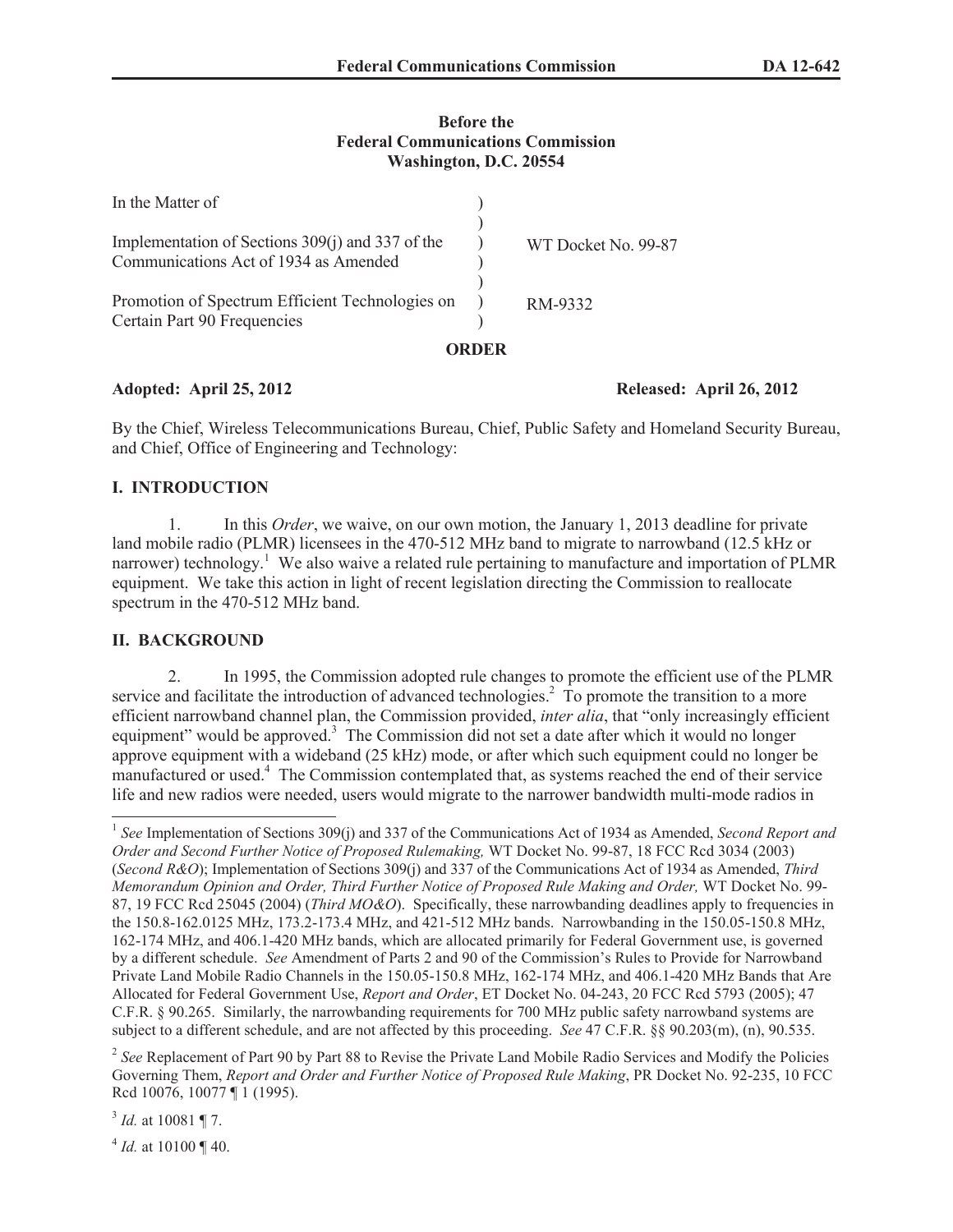order to avoid the adjacent-channel interference that could occur from systems using the adjacent narrowband channels $\frac{5}{5}$ 

3. Subsequently, the Commission determined that the 1995 rules failed to provide adequate incentive to realize the Commission's spectrum efficiency goals in these bands, and stronger measures would be required to bring about a timely transition to narrowband technology.<sup>6</sup> The Commission therefore amended the rules to provide that, by January 1, 2013, Industrial/Business and Public Safety Radio Pool licensees in the 150-174 MHz and 421-512 MHz bands must migrate to 12.5 kHz channel bandwidth or utilize a technology that achieves equivalent efficiency.<sup>7</sup> In addition, beginning January 1, 2013, the manufacture or import of equipment capable of operating with only one voice path per 25 kHz of spectrum, *i.e.*, equipment that includes a 25 kHz mode, will be prohibited.<sup>8</sup>

4. Congress recently enacted the Middle Class Tax Relief and Job Creation Act of 2012.<sup>9</sup> Section 6103 of the legislation provides that, not later than nine years after the date of enactment, the Commission shall "reallocate the spectrum in the 470-512 MHz band (referred to in this section as the 'T-Band spectrum') currently used by public safety eligibles as identified in section 90.303 of title 47, Code of Federal Regulations" and "begin a system of competitive bidding under section 309(j) of the Communications Act of 1934 (47 U.S.C. 309(j)) to grant new initial licenses for the use of the spectrum."<sup>10</sup> It also provides that "relocation of public safety entities from the T-Band spectrum" shall be completed not later than two years after completion of the system of competitive bidding.<sup>11</sup>

### **III. DISCUSSION**

5. Pursuant to Section 1.925(b)(3) of our Rules, we may waive specific requirements of the Commission's Rules if it is shown that (a) the underlying purpose of the rules would not be served or would be frustrated by application to the instant case, and that a grant of the requested waiver would be in the public interest; or (b) in view of unique or unusual factual circumstances, application of the rules would be inequitable, unduly burdensome or contrary to the public interest, or the applicant has no reasonable alternative.<sup>12</sup> In the instant case, Section 6103 of the legislation specifically requires the eventual relocation of public safety entities from the 470-512 MHz band, and also raises issues about the disposition of the band generally. Pending further action by the Commission, however, there is substantial uncertainty regarding whether application of the narrowbanding deadline in the T-Band would continue to serve its original purpose. Continuing to require narrowbanding could force many licensees in the band to invest in narrowband systems that may subsequently have to be relocated. In addition, Commission staff has taken steps to freeze future licensing in the 470-512 MHz band.<sup>13</sup> Thus, T-Band

5 *Id.*

<sup>9</sup> Pub. L. No. 112-96, 126 Stat. 156 (2012).

 $^{10}$  *Id.*, § 6103(a).

<sup>11</sup> *Id.*, § 6103(b), (c).

 $12$  47 C.F.R. § 1.925(b)(3).

<sup>13</sup> *See* Wireless Telecommunications Bureau and Public Safety and Homeland Security Bureau Suspend the Acceptance and Processing of Certain Part 22 and 90 Applications for 470-512 MHz (T-Band) Spectrum, *Public Notice*, DA 12-643 (WTB/PSHSB rel. Apr. 26, 2012).

<sup>6</sup> *See Second R&O*, 18 FCC Rcd at 3038 ¶ 12.

<sup>7</sup> *See* 47 C.F.R. § 90.209(b)(5).

<sup>8</sup> *See* 47 C.F.R. § 90.203(j)(10). This deadline was extended from January 1, 2011 to January 1, 2013. *See* Implementation of Sections 309(j) and 337 of the Communications Act of 1934 as Amended, *Order,* WT Docket No. 99-87, 25 FCC Rcd 8861, 8864-65 ¶¶ 8-11 (2010) (*Waiver Order*).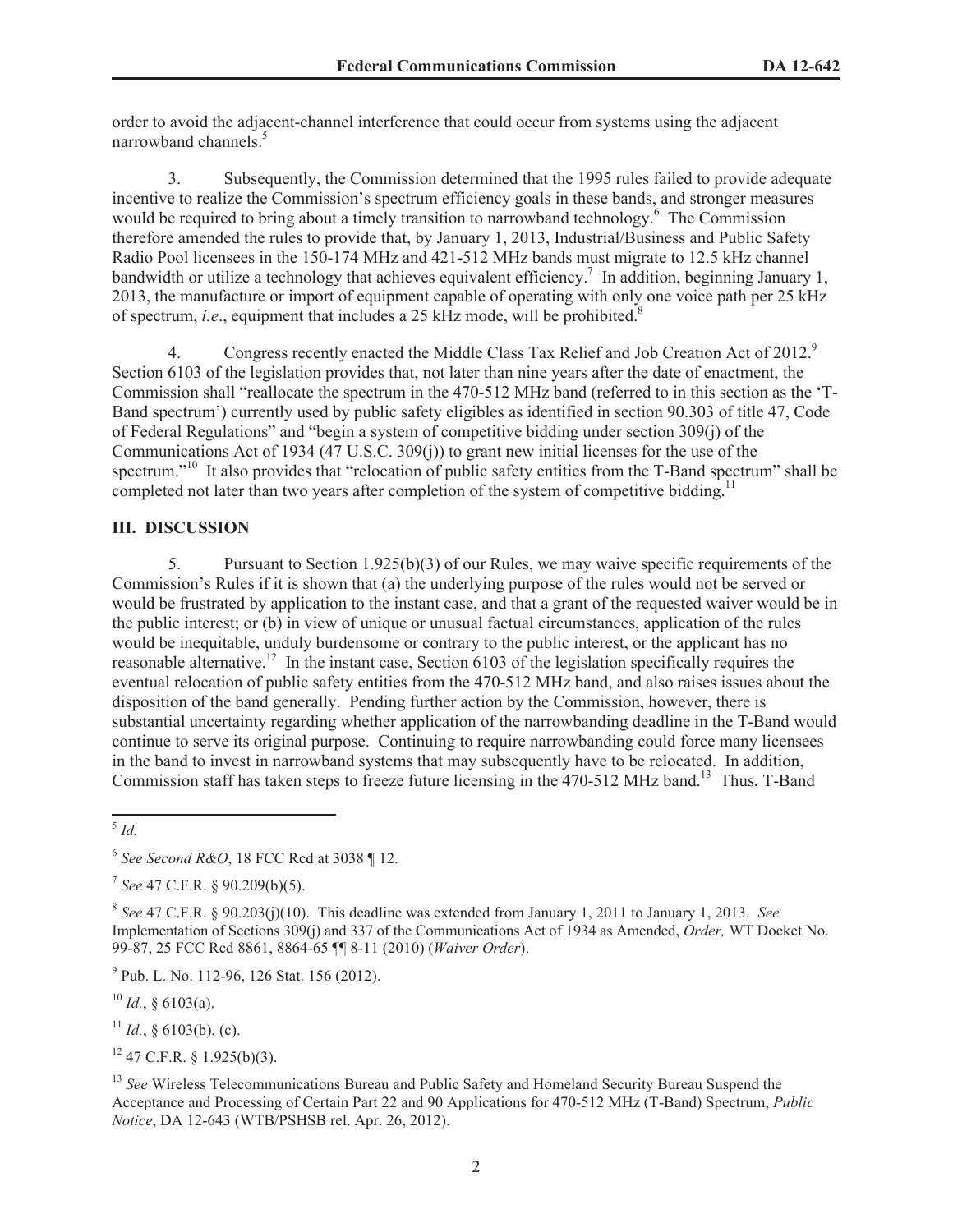spectrum that might be freed up by the narrowbanding process will not be made available for licensing.

6. Given this uncertainty, we conclude that it would be inequitable and contrary to the public interest to require PLMR licensees to meet the January 1, 2013 narrowbanding deadline with respect to frequencies in the 470-512 MHz band. Consequently, while we remain committed to bringing about a timely transition to narrowband technology in the PLMR services in order to alleviate congestion in this crowded spectrum, we find that a waiver is warranted with respect to 470-512 MHz band frequencies.<sup>14</sup>

7. Specifically, we waive the requirement that Industrial/Business and Public Safety Radio Pool licensees in the 470-512 MHz band migrate to 12.5 kHz channel bandwidth or utilize a technology that achieves equivalent efficiency by January 1, 2013. We emphasize that this waiver applies only to PLMR frequencies in the 470-512 MHz band. T-Band licensees that also operate on frequencies in the 150-174 MHz and 421-470 MHz bands must meet the narrowbanding deadline with respect to those frequencies even if the other frequencies are authorized at the same location or under the same call sign as T-Band frequencies, unless the licensee obtains an individual waiver.<sup>15</sup> The Commission will consider how long this waiver relief should remain in effect once it takes further steps that clarify the status of incumbent T-Band licensees. Consistent with past actions, narrowbanding deadlines will apply equally to Industrial/Business and Public Safety Pool licensees.<sup>16</sup>

8. In addition, we waive the January 1, 2013 deadline which cuts off the manufacture or importation of equipment capable of operating with only one voice path per 25 kHz of spectrum in the 470-512 MHz band. We conclude that prohibiting the manufacture or import of equipment capable of operating in 25 kHz mode could effectively prevent existing 470-512 MHz band systems from replacing or adding radios during the waiver period, which would hamper interoperability between systems (or different parts of the same system) that are at different stages of the narrowbanding conversion.<sup>17</sup> It would be contrary to the public interest to prevent licensees from keeping 25 kHz systems in full working

<sup>&</sup>lt;sup>14</sup> See Letter dated Mar. 14, 2012 from Gregory T. Riddle, President, APCO International to Rear Admiral Jamie Barnett (Ret.), Chief, Public Safety and Homeland Security Bureau, Federal Communications Commission at 1 (stating that, in light of the Middle Class Tax Relief and Job Creation Act of 2012, "a substantial question arises as to whether it is still in the public interest to require public safety T-band licensees to go through the expensive and disruptive process of converting to narrowband operations," and recommending "that the Commission consider modifying its rules, or adopting an expanded waiver policy").

<sup>15</sup> *See* Wireless Telecommunications Bureau, Public Safety and Homeland Security Bureau, and Office of Engineering and Technology Provide Reminder of January 1, 2013 Deadline for Transition to Narrowband Operations in the 150-174 MHz and 421-512 MHz Bands and Guidance for Submission of Requests for Waiver and Other Matters, *Public Notice*, 26 FCC Rcd 9647 (WTB/PSHSB/OET 2011); Wireless Telecommunications Bureau and Public Safety and Homeland Security Bureau Provide Supplemental Guidance for Licensees in the 150-174 MHz and 421-512 MHz Bands Seeking Waivers of the January 1, 2013 Narrowbanding Deadline, *Public Notice*, 27 FCC Rcd 1936 (WTB/PSHSB 2012).

<sup>16</sup> *See Waiver Order*, 25 FCC Rcd at 8863-64 ¶ 7.

<sup>&</sup>lt;sup>17</sup> See id. at 8864 ¶ 8. The Commission specifically stated that the narrowbanding schedule was designed to avoid complicating efforts to establish public safety interoperability. *See Third MO&O*, 19 FCC Rcd at 25055 ¶ 22 ("We believe that it is in the public interest to avoid the difficulties that could be caused to licensees' current and future operations, especially but not exclusively public safety operations, and in particular efforts to establish public safety interoperability."). The Commission places great importance on facilitating public safety interoperability. *See, e.g.*, The Development of Operational, Technical and Spectrum Requirements For Meeting Federal, State and Local Public Safety Agency Communication Requirements Through the Year 2010, *Fourth Memorandum Opinion and Order*, PR Docket No. 96-86, 17 FCC Rcd 4736, 4746 ¶ 24 (2002).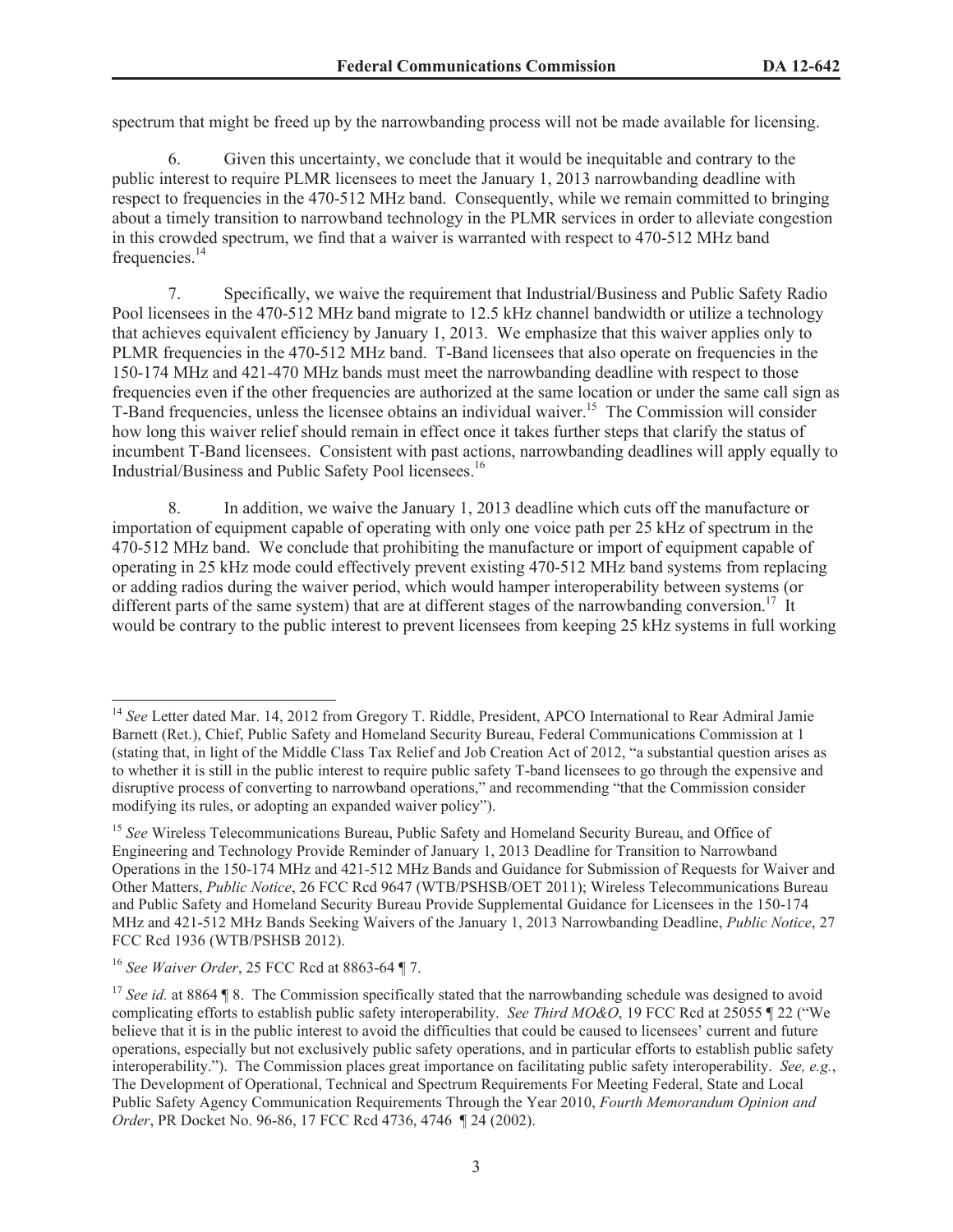order during the waiver period.<sup>18</sup> Note, however, that we waive the deadline only with respect to the 470- 512 MHz band; the manufacture or import of equipment capable of operating with only one voice path per 25 kHz of spectrum in the 150-174 MHz or 421-470 MHz bands still will be prohibited as of January  $1, 2013.<sup>19</sup>$ 

#### **IV. CONCLUSION AND ORDERING CLAUSES**

9. For the aforementioned reasons, we waive the requirement that Industrial/Business and Public Safety Radio Pool licensees in the 470-512 MHz band migrate to 12.5 kHz channel bandwidth or utilize a technology that achieves equivalent efficiency by January 1, 2013. We also waive the prohibition on the continued manufacture and importation of equipment capable of operating with only one voice path per 25 kHz of spectrum in the 470-512 MHz band. We take these actions in light of the provisions in the Middle Class Tax Relief and Job Creation Act of 2012 affecting the T-Band. Nonetheless, we reiterate our commitment to the narrowbanding transition in the 150-174 MHz and 421- 470 MHz bands, as demand for scarce PLMR spectrum continues to grow.<sup>20</sup>

10. Accordingly, IT IS ORDERED pursuant to Sections 4(i), 11, 303(g), and 303(r) of the Communications Act of 1934, as amended, 47 U.S.C. §§ 154(i), 161, 303(g), and 303(r), and Section 1.925 of the Commission's Rules, 47 C.F.R. § 1.925, that Sections 90.203(j)(10) and 90.209(b)(5) of the Commission's Rules, 47 C.F.R. §§ 90.203(j)(10), 90.209(b)(5), ARE WAIVED to the extent set forth above.

 $18$  This relief arguably is not necessary to avoid an equipment shortage, given that the rules do not prohibit the marketing and sale of existing inventories of 25 kHz-capable equipment after January 1, 2013. Nonetheless, we believe that a waiver of the prohibition on manufacture or import of 25 kHz-capable equipment is appropriate, in order to ensure that necessary equipment remains available during the waiver period. *See Waiver Order*, 25 FCC Rcd at 8864 ¶ 8.

 $19$  We recognize that most equipment currently in production is programmable and that manufacturers can limit their equipment to different operational parameters in different bands through software. Manufacturers can submit requests for permissive changes to enable the wider band operation in the 470-512 MHz band if their current grant is limited and if the change is made through software.

<sup>20</sup> *See* Implementation of Sections 309(j) and 337 of the Communications Act of 1934 as Amended, *Third Report and Order,* WT Docket No. 99-87, 22 FCC Rcd 6083, 6092 ¶ 20 (2007); Implementation of Sections 309(j) and 337 of the Communications Act of 1934 as Amended, *Fourth Memorandum Opinion and Order*, WT Docket No. 99-87, 23 FCC Rcd 8042, 8044-45 ¶¶ 7-8 (2008).